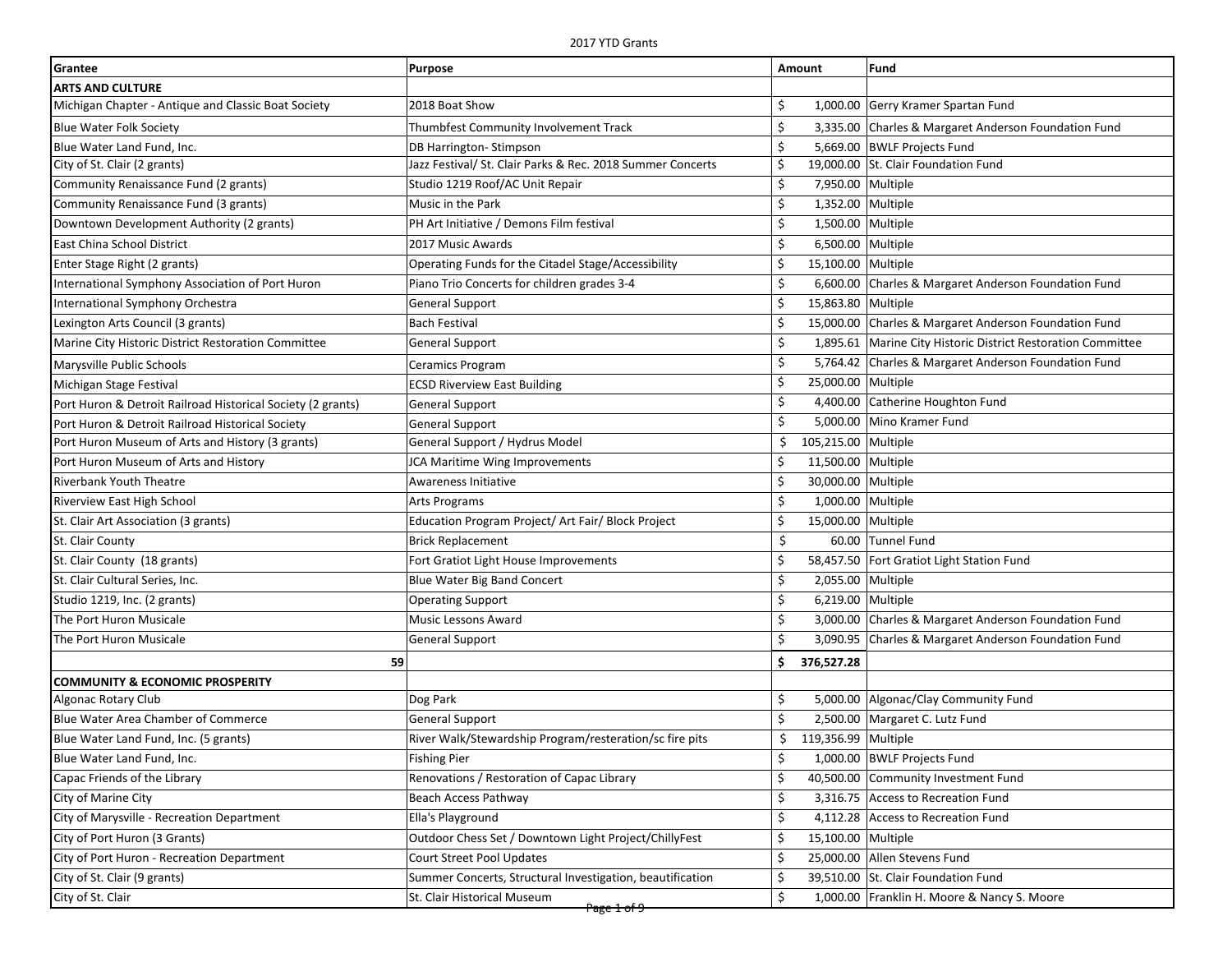| Grantee                                         | Purpose                                                          | Amount                    | Fund                                                    |
|-------------------------------------------------|------------------------------------------------------------------|---------------------------|---------------------------------------------------------|
| Come Home Reverse Scholarship Awards (14)       | Kim Deland / Lindsay Labelle / Erin Raymond                      |                           | 35,000.00 St. Clair County Reverse Scholarship          |
| Community Renaissance Fund (12 grants)          | The Keel/ Blue Water Start Ups/ PH Studio/ shop downtown         | Ŝ.<br>83,381.82 Multiple  |                                                         |
| East China School District                      | SCHS Tennis Court Project                                        | Ś                         | 657,225.80 St. Clair High School Tennis Court Project   |
| Economic Development Alliance (2 Grants)        | General Support/ Pre Seed Fund                                   | \$<br>22,500.00 Multiple  |                                                         |
| Port Huron Police Department (2 Grants)         | Hometown Hero / Explorers Program                                | \$<br>22,000.00 Multiple  |                                                         |
| St. Clair County Health Department              | WIC program and pop up farmer's market                           | Ś<br>3,000.00             | Community Investment Fund                               |
| St. Clair Downtown Development Authority        | Scenic Turnout Renovation                                        | \$                        | 22,500.00 Citizens for St. Clair Fund                   |
| United Way of St.Clair County                   | 2-1-1 Program                                                    | \$<br>8,000.00            | James C. Acheson Fund                                   |
| Visiting Nurse Association & Blue Water Hospice | Adult Daycare Program                                            | \$<br>5,300.00            | Community Investment Fund                               |
| 61                                              |                                                                  | \$1,115,303.64            |                                                         |
| <b>CRADLE TO CAREER</b>                         |                                                                  |                           |                                                         |
| Algonac Community Schools (2 Grants)            | Robotics- Krazy Kubes/ Teacher Grants                            | \$                        | 9,039.39 Algonac/Clay Community Fund                    |
| Cardinal Mooney Catholic High School            | Tuition assistance                                               | \$                        | 1,666.76 Bob Abdoo Memorial Fund                        |
| Complete Your Degree (14)                       | Life Needs                                                       | \$                        | 20,893.61 Complete Your Degree                          |
| East China School District (2 grants)           | <b>Grant Programs/AP Testing</b>                                 | \$                        | 7,675.27 Supporters of the East China School District   |
| <b>Economic Development Alliance</b>            | <b>Robotics Competition</b>                                      | \$<br>5,000.00 Multiple   |                                                         |
| Holy Cross School of Marine City                | 2017 Tuition Support Awards                                      | \$                        | 13,750.00 Father Bartone Fund                           |
| Literacy & Beyond (2 grants)                    | 2 Generation Program/ Building Home Libraries                    | Ś<br>27,715.00 Multiple   |                                                         |
| Marine City Scholarship Foundation (2 grants)   | 2017 Scholarships                                                | \$<br>17,350.00 Multiple  |                                                         |
| Marysville Public Schools                       | Conor Moran Scholarship                                          | \$                        | 750.00 Marysville Community Fund                        |
| Michigan Dyslexia Institute, Inc.               | Early Pathways to Reading, Writing and Math                      | \$                        | 5,000.00 Community Investment Fund                      |
| New Life Christian Academy (2 grants)           | General Support in honor of benefit banquet/Computer Lab         | \$<br>4,450.00 Multiple   |                                                         |
| Port Huron High School                          | Collage Access Programming                                       | \$                        | 5,000.00 Port Huron Area School District Fund           |
| Port Huron Housing Commission                   | <b>Computer Lab Upgrades</b>                                     | \$                        | 2,500.00 Youth Advisory Council                         |
| Port Huron Northern High School                 | <b>Collage Access Programming</b>                                | \$                        | 5,000.00   Port Huron Area School District Fund         |
| Port Huron Schools (2 grants)                   | College Tour to Chicago/ AP Seminar                              | \$<br>4,022.00 Multiple   |                                                         |
| Sacred Heart Major Seminary                     | 2017 Tuition Support Awards                                      | Ŝ.                        | 13,750.00   Father Bartone Fund                         |
| Scholarship Awards (87 Awarded)                 | 2017 Scholarships                                                | 171,940.00 Multiple<br>\$ |                                                         |
| SONS                                            | Ten week prep course for taking the ACT or the SAT               | \$<br>2,553.00 Multiple   |                                                         |
| <b>Special Dreams Farm</b>                      | Pre-employment Training Program                                  | \$<br>15,000.00 Multiple  |                                                         |
| St. Clair County Library                        | General Support                                                  | \$                        | 7,281.44 St. Clair County Library Fund                  |
| St. Clair County RESA                           | <b>BWCAN Operating Support- LCAN Grant</b>                       | \$                        | 25,000.00 College Access Endowment Fund                 |
| St. Clair County RESA (4 grants)                | Scholarship Night Giveaway/ Career Academy/ Preschool Initiative | \$<br>51,500.00 Multiple  |                                                         |
| St. Clair High School (3 grants)                | Graduate/Senior Scholarships                                     |                           | 50,000.00 St. Clair Foundation Fund                     |
| St. Martin Lutheran Church                      | Funding for Read for Life at Woodrow Wilson                      | →                         | 2,000.00 Youth Advisory Council Fund                    |
| St. Mary's Catholic School                      | Kindergarten Classroom                                           | \$                        | 1,256.04 Karen Ann Borwick Memorial Fund                |
| St. Mary's Catholic School                      | Science on the Go                                                | \$                        | 550.00 Friends of St. Mary's School (of St. Clair) Fund |
| Touchstone Services, Inc.                       | Planning for Job Success                                         | \$<br>5,200.00 Multiple   |                                                         |
| Yale Elementary School                          | <b>Fast ForWord</b>                                              | \$<br>6,150.00            | Youth Advisory Council Fund                             |
| 140                                             |                                                                  | \$<br>481,992.51          |                                                         |
| <b>HEALTHY LIFESTYLES</b>                       |                                                                  |                           |                                                         |
| <b>Algonac Community Schools</b>                | Fueling the Future                                               | \$                        | 15,074.40 Friday Food For Kids Program - Algonquin      |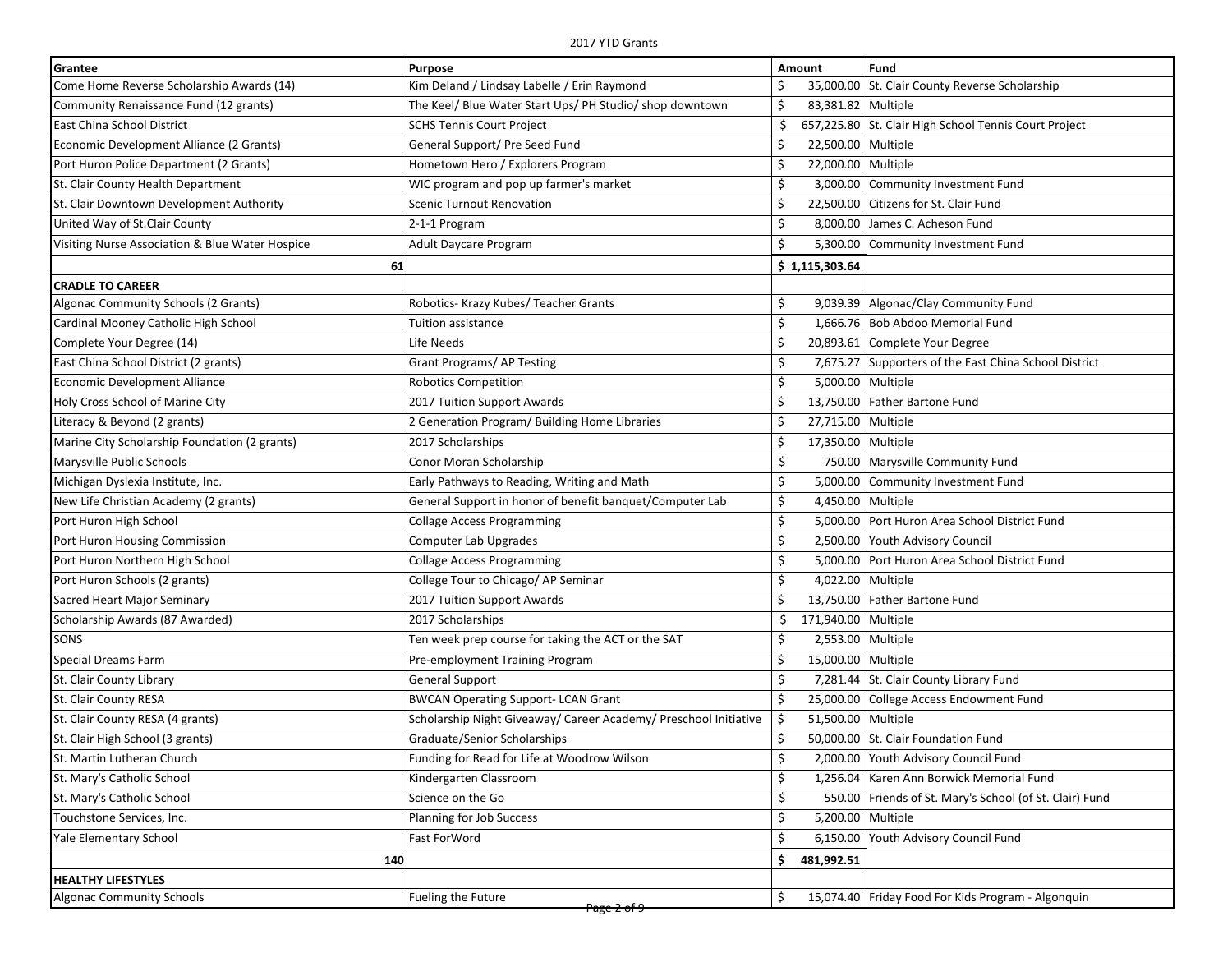| Grantee                                                 | <b>Purpose</b>                                                  | Amount |                    | Fund                                          |
|---------------------------------------------------------|-----------------------------------------------------------------|--------|--------------------|-----------------------------------------------|
| <b>Blue Water Pregnancy Care Center</b>                 | Pre-natal vitamins for clients                                  | \$     | 750.00             | Healthy Youth, Healthy Seniors Fund           |
| Downriver Helping Hands                                 | General Support                                                 | \$     |                    | 750.00 Francis P. Willson Fund                |
| First Evangelical Lutheran Church                       | <b>Community Suppers</b>                                        | \$     |                    | 350.00 Algonac/Clay Community Fund            |
| Food Bank of Eastern Michigan (6 grants)                | Friday Food for Kids                                            | \$     | 31,872.08 Multiple |                                               |
| <b>Harbor Impact Ministries</b>                         | Meat-ing the needs                                              | \$     | 8,400.00 Multiple  |                                               |
| Immanuel Lutheran Church                                | WeekEND HUNGER Backpack Program                                 | \$     |                    | 10,000.00 Francis P. Willson Fund             |
| Indian Woods Elementary School                          | Tower Garden                                                    | \$     |                    | 628.20 Port Huron Area School District Fund   |
| Lake Huron Foundation- Peoples Clinic for Better Health | Pink Ribbon Fund                                                | \$     | 10,000.00          | Taking A Shot at Breast Cancer Fund           |
| Marysville Public Schools                               | B.O.S.S. Program                                                | \$     | 5,000.00 Multiple  |                                               |
| McLaren Port Huron Foundation (2 grants)                | Infusion Room/ Look Good, Feel Better Program                   | \$     | 8,000.00           | Lisa Harris Pink Ribbon of Hope Memorial Fund |
| McLaren Port Huron Foundation (2 grants)                | <b>Evening of Giving</b>                                        | \$     | 3,100.00 Multiple  |                                               |
| <b>McLaren Port Huron Foundation</b>                    | <b>Heart Screening</b>                                          | \$     | 1,000.00           | Marysville Community Fund                     |
| <b>Memphis Elementary</b>                               | Friday Food                                                     | \$     | 2,400.00           | Youth Advisory Council                        |
| Michigamme Elementary School                            | Tower Garden                                                    | \$     | 500.00             | Port Huron Area School District Fund          |
| Port Huron Northern HS                                  | Packs for a Purpose                                             | \$     | 3,000.00           | Youth Advisory Council                        |
| St. Clair County Community College                      | Feeding students on campis                                      | \$     |                    | 2,154.64 Alexa Lawrence Education Fund        |
| United Way of St.Clair County                           | Dental Clinic Support                                           | \$     |                    | 9,699.00 United Way of St. Clair County Fund  |
| St. Clair County Health Department                      | Lead Case Management                                            | \$     | 5,000.00 Multiple  |                                               |
| YMCA of the Blue Water Area (2 grants)                  | General Support / Night of Champions                            | \$     | 3,500.00 Multiple  |                                               |
| 28                                                      |                                                                 | \$     | 121,178.32         |                                               |
| <b>NONPROFIT CAPACITY BUILDING &amp; SUPPORT</b>        |                                                                 |        |                    |                                               |
| Algonac-Clay Township Historical Society (2 grants)     | <b>Building Repairs</b>                                         | \$     | 1,250.00 Multiple  |                                               |
| Algonac Lions Charities, Inc.                           | <b>Annual Grant Distribution</b>                                | \$     |                    | 14,000.00 Algonac Lions Club Fund             |
| Blue Water Area Chamber of Commerce                     | Support for 30 nonprofits to attend the Dave Egner presentation | \$     |                    | 750.00 Emerson G. & Lucilda A. Brown Fund     |
| Blue Water Area Rescue Mission (3 grants)               | General Support, Shelter Facility Upgrades                      | \$     | 4,900.00 Multiple  |                                               |
| Blue Water Center for Independent Living                | Close out fund                                                  | \$     |                    | 25,776.82 Disability Services Fund            |
| Blue Water Center for Independent Living                | <b>General Support</b>                                          | \$     | 500.00             | Community Investment Fund                     |
| <b>Blue Water Developmental Housing</b>                 | <b>General Support</b>                                          | \$     | 200.00             | John W. & M. Louise Shier Family Fund         |
| <b>Blue Water Habitat for Humanity</b>                  | <b>General Support</b>                                          | \$     | 1,001.32           | Habitat for Humanity "Power" Fund             |
| Blue Water Habitat for Humanity (3 grants)              | <b>General Support</b>                                          | \$     | 1,400.00 Multiple  |                                               |
| Blue Water Pregnancy Care Center (2 grants)             | <b>General Support/Client Education Materials</b>               | \$     | 2,800.00 Multiple  |                                               |
| Blue Water Safe Horizons (3 grants)                     | <b>General Support</b>                                          | \$     | 17,859.00 Multiple |                                               |
| Bridge Builders Counseling, Inc (3 grants)              | <b>General Support/Marketing Support</b>                        | \$     | 13,500.00 Multiple |                                               |
| Camas Valley Christian Fellowship                       | <b>General Operating Support</b>                                | \$     |                    | 33,680.49 The DeWald/Beckett Charitable Fund  |
| City of Port Huron                                      | Facade Program                                                  | \$     |                    | 25,000.00 Gerry Kramer Spartan Fund           |
| Department of Human Services-State of MI                | Reitz Family Fund: Foster Children Program                      | \$     | 6,090.37           | Community Investment Fund                     |
| Fraternal Order of Police Lodge #129                    | Christmas with a Cop                                            | \$     | 500.00             | Community Investment Fund                     |
| Grace Episcopal Church                                  | <b>Operating Support</b>                                        | \$     |                    | 45,000.00 Grace Episcopal Church Fund         |
| <b>Grand Valley State University</b>                    | Johnson Center- Nonprofit Capacity Building                     | \$     |                    | 5,371.01 Community Investment Fund            |
| <b>Hunter Hospitality House</b>                         | General Support - Thankful Thursdays                            | \$     |                    | 500.00 John & Rose Marie Wismer Fund          |
| Hunter Hospitality House (4 grants)                     | Fund Distribution/Pantry Cabinets/General Support/coffee nook   | \$     | 3,005.71 Multiple  |                                               |
| Kids in Distress Services                               | Open House Support                                              | \$     | 500.00             | Community Investment Fund                     |
|                                                         | <del>Page 3 of 9-</del>                                         |        |                    |                                               |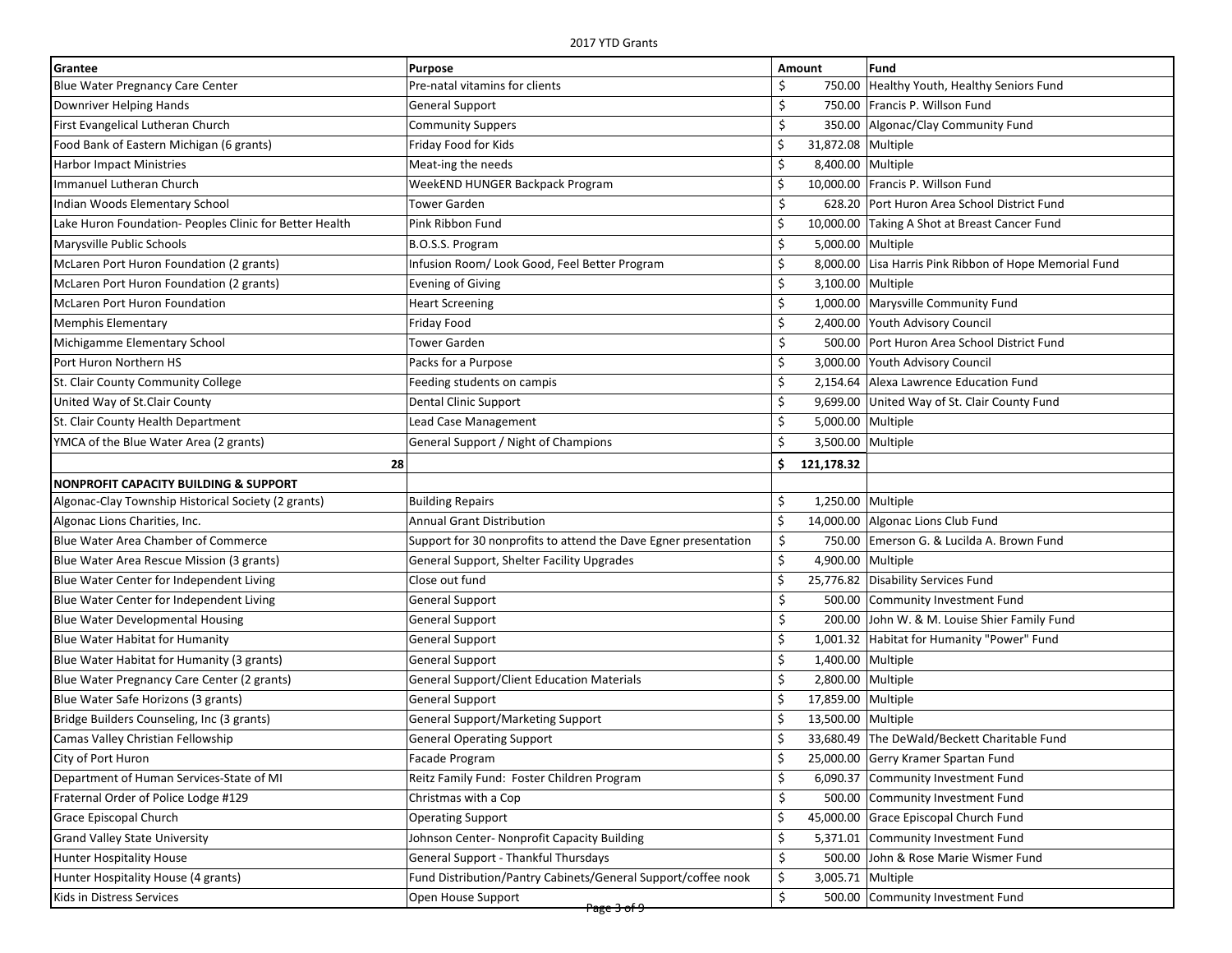| Grantee                                                        | Purpose                                                            | Amount                   | Fund                                                     |
|----------------------------------------------------------------|--------------------------------------------------------------------|--------------------------|----------------------------------------------------------|
| Lake Huron Foundation- Peoples Clinic for Better Health (2)    | Vineyards of the World Support/ General Support                    | 7,000.00 Multiple<br>\$. |                                                          |
| Marwood Nursing and Rehab                                      | General Support                                                    | \$                       | 9,151.34   Marwood Manor Endowment Fund                  |
| McLaren Port Huron Foundation                                  | General Support - Yale Community Health Center                     | \$                       | 538.57 Mary B. Andreae Fund                              |
| McMorran Place (2 grants)                                      | <b>McMorran Improvements</b>                                       | Ś                        | 47,912.38 McMorran Place Fund                            |
| Mid City Nutrition (7 grants)                                  | <b>Operating Support</b>                                           | \$<br>34,800.00 Multiple |                                                          |
| National Association for the Advancement of Colored People     | 58th Annual Freedom Banquet                                        | \$                       | 200.00 John & Rose Marie Wismer Fund                     |
| Operation Transformation (2 grants)                            | <b>Annual Dinner</b>                                               | \$                       | 800.00 Multiple                                          |
| Pacific Cascade Communications Corporation                     | <b>KGRV operating support</b>                                      | \$                       | 8,000.00 The DeWald/Beckett Charitable Fund              |
| Peoples Clinic for Better Health                               | General Support                                                    | \$                       | 16,103.39 Peoples' Clinic, Helen David Fund              |
| Planned Parenthood of Michigan                                 | General Support                                                    | \$                       | 1,069.46 John W. & M. Louise Shier Family Fund           |
| Pledge to Plan, Inc.                                           | Discerned Giving Workshop                                          | \$<br>100.00             | John Shier Fund                                          |
| Port Huron High School                                         | <b>Student Bus tickets</b>                                         | \$<br>300.00             | Community Investment Fund                                |
| Salvation Army-Port Huron Corps (2 grants)                     | General Support                                                    | \$<br>17,508.41 Multiple |                                                          |
| Sanborn - Gratiot Memorial Home                                | Appliance Updates                                                  | \$                       | 4,000.00 Harry F. Lewis Fund                             |
| SONS                                                           | <b>General Support</b>                                             | \$                       | 4,561.75 Marian Pollock Moore Fund                       |
| St. Clair Community Singers                                    | General Support                                                    | \$                       | 300.00 St. Clair Foundation Fund                         |
| St. Clair County Child Abuse/Neglect Council (2 grants)        | Roof Sit                                                           | \$                       | 600.00 Multiple                                          |
| St. Clair County Community Mental Health                       | <b>CSCB</b>                                                        | \$<br>5,000.00 Multiple  |                                                          |
| St. Clair County RESA                                          | Imagination Library - Thankful Thursdays                           | \$                       | 500.00 John & Rose Marie Wismer Fund                     |
| St. John River District Hospital                               | General Support                                                    | \$                       | 2,887.35 St. John River District Hospital Fund           |
| St. Vincent DePaul, St. Mary of St. Clair Council (2 grants)   | General Support                                                    | Ś<br>25,900.00 Multiple  |                                                          |
| St. Vincent DePaul, St. Mary of St. Clair Council (Society of) | General Support                                                    | Ś.                       | 18,978.95 Frank V. Carney & Bula A. Carney Memorial Fund |
| The Council on Aging, Inc., serving St. Clair County           | General Support                                                    | Ś                        | 22,509.00 Thomas and Frances Treleaven Fund              |
| United Way of St.Clair County (4 grants)                       | <b>General Support</b>                                             | \$<br>25,574.81 Multiple |                                                          |
| Visiting Nurse Association & Blue Water Hospice                | Memorial gift - Jean Emeigh / staff grant                          | \$                       | 750.00 John & Rose Marie Wismer Fund                     |
| Yale United Methodist Church                                   | General Support                                                    | \$                       | 538.56 Mary B. Andreae Fund                              |
| YMCA of the Blue Water Area (3 grants)                         | Thankful Thursdays / Giving Tuesday / General Support              | \$<br>2,500.00           | Multiple                                                 |
| YMCA of the Blue Water Area                                    | Night of Champions                                                 | \$<br>500.00             | Community Investment Fund                                |
| 79                                                             |                                                                    | \$<br>462,168.69         |                                                          |
| YOUTH                                                          |                                                                    |                          |                                                          |
| A Beautiful Me (2 grants)                                      | 4 part workshops/ Camp S.H.I.N.E.                                  | \$<br>1,012.00           | Youth Advisory Council                                   |
| Algonac Church of Christ                                       | Carebag Movement                                                   | \$<br>500.00             | Algonac/Clay Community Fund                              |
| Algonac High School                                            | <b>Cross Country</b>                                               | \$<br>500.00             | Community Investment Fund                                |
| Algonac Little League                                          | Dugout Repair                                                      | \$                       | 1,400.00 Algonac/Clay Community Fund                     |
| Algonac Youth Football League                                  | Practice Equipment                                                 | \$                       | 750.00 Algonac/Clay Community Fund                       |
| Blue Water Community Action (2 grants)                         | Backpack Giveaway                                                  | \$<br>5,000.00 Multiple  |                                                          |
| Blue Water Council Boy Scouts (3 grants)                       | General Support/Troop 252                                          | \$<br>8,217.95 Multiple  |                                                          |
| Capac Jr. - Sr. High School                                    | Pay to Play                                                        | \$<br>600.00             | Lelito Legacy Foundation Fund                            |
| Central Middle School                                          | Pay to Play                                                        | \$                       | 600.00 Multiple                                          |
| City of Marine City - Recreation Department                    | <b>SCORE</b>                                                       | \$                       | 60.00 SCORE Fund                                         |
| City of Port Huron- Recreation Department (3 grants)           | ChillyFest 2017/SCORE/Karate                                       | \$<br>4,620.00 Multiple  |                                                          |
| City of St. Clair (5 grants)                                   | Little League/SCORE/Summer Program/YAPS<br><del>Page 4 of 9-</del> | \$<br>33,120.00 Multiple |                                                          |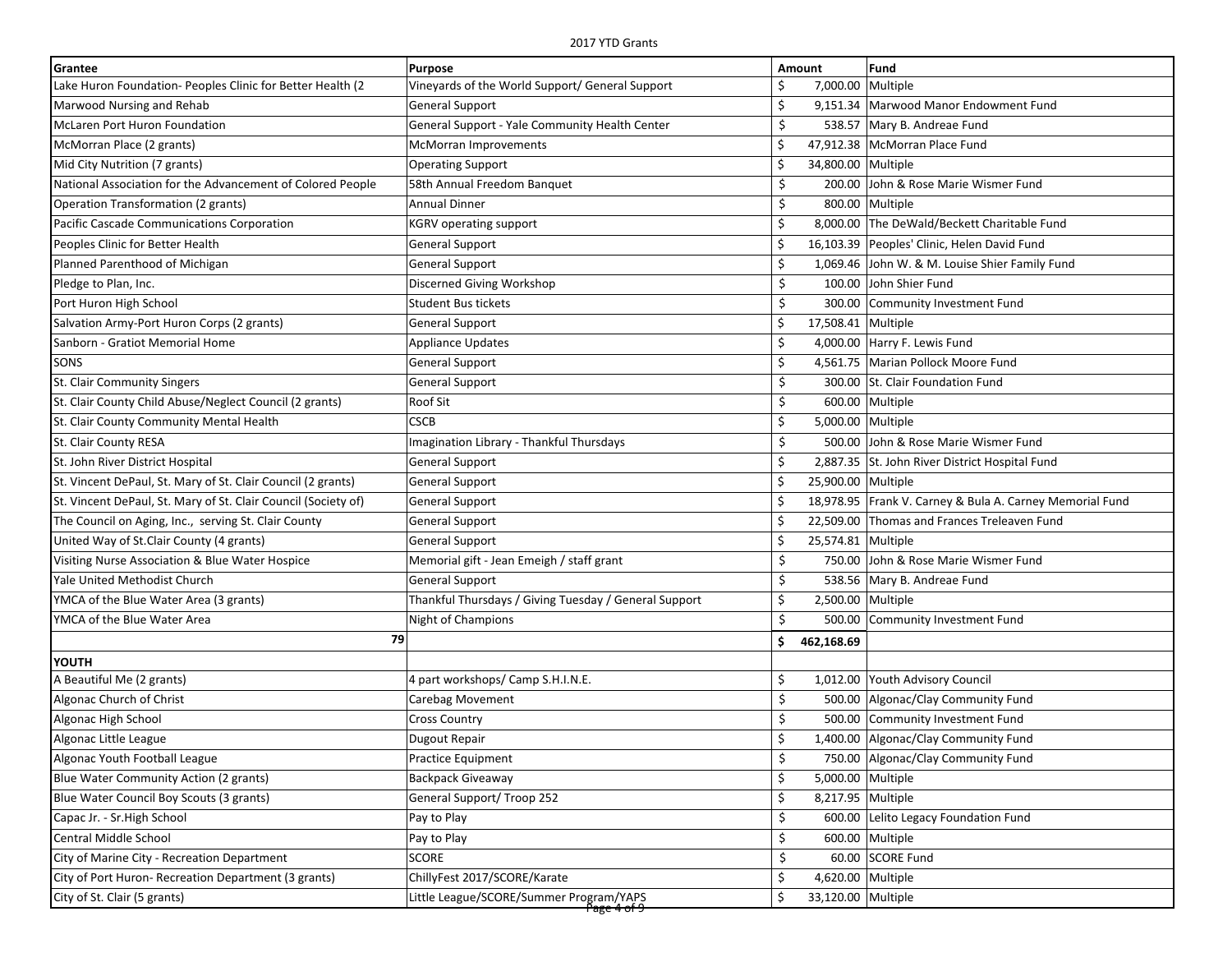| Grantee                                                 | Purpose                                        | Amount                   | Fund                                        |
|---------------------------------------------------------|------------------------------------------------|--------------------------|---------------------------------------------|
| <b>Cleveland Elementary School</b>                      | Solar eclipse glasses                          | Ś                        | 237.60 Port Huron Area School District Fund |
| <b>Community Renaissance Fund</b>                       | 1114 Court Street- Youth Home Support          | \$<br>7,500.00 Multiple  |                                             |
| Comprehensive Youth Services- The Harbor (2 grants)     | Kitchen Remodel / General Support              | \$<br>21,100.00 Multiple |                                             |
| <b>Eddy Elementary</b>                                  | Thankful Thursdays                             | \$                       | 500.00 John & Rose Marie Wismer Fund        |
| Fort Gratiot Middle School (6 grants)                   | Minigrants/Pay to Play                         | Ś<br>1,400.00 Multiple   |                                             |
| <b>Holland Woods Middle School</b>                      | Pay to Play                                    | \$                       | 600.00 Multiple                             |
| Kids in Distress Services (3 Grants)                    | General Support / Fill the Racks/ winter coats | \$<br>10,600.00 Multiple |                                             |
| Lions Visually Impaired Youth Camp, Inc.                | 2017 Camp                                      | Ś                        | 6,000.00 Youth Advisory Council             |
| Marine City High School (2 grants)                      | 100 Women- Teens in Need/Pay to Play           | \$<br>7,800.00 Multiple  |                                             |
| Marine City Middle School                               | Pay to Play                                    | \$                       | 300.00 Lelito Legacy Foundation Fund        |
| Marysville High School                                  | Pay to Play                                    | \$                       | 600.00 Multiple                             |
| Marysville Middle School (2 grants)                     | Junior Honor Society/Pay to Play               | \$<br>1,100.00 Multiple  |                                             |
| Memphis Jr. - Sr. High School                           | Pay to Play                                    | \$                       | 600.00 Multiple                             |
| <b>NAACP</b>                                            | Field Day                                      | \$<br>1,000.00 Multiple  |                                             |
| Oakland Livingston Human Service Agency                 | <b>MYOI</b>                                    | \$                       | 500.00 Youth Advisory Council               |
| Operation Transformation (2 grants)                     | Family Night during Blue Water Fest            | \$<br>4,000.00 Multiple  |                                             |
| Port Huron High School (2 grants)                       | Victory Day/Pay to Play                        | \$<br>2,700.00 Multiple  |                                             |
| Port Huron Northern HS (3 grants)                       | Hockey Bags/ book club / Concert Choir         | \$<br>3,240.00 Multiple  |                                             |
| Port Huron Northern High School                         | Honor Roll Celebrations / Special needs Prom   | \$                       | 900.00 Wyatt Walker Friendship Fund         |
| Port Huron Township Little League (2 grants)            | Purchase dirt to improve fields/Equipment      | \$                       | 4,663.35 James C. Acheson Fund              |
| River Rec Teen Zone                                     | Tech Zone                                      | \$                       | 5,000.00 Youth Advisory Council Fund        |
| Starting Line, Inc.                                     | Close out fund                                 | \$                       | 4,117.42 Starting Line Youth Running Fund   |
| St. Clair County Child Abuse/Neglect Council (3 Grants) | <b>General Support</b>                         | \$                       | 1,200.00 Youth Advisory Council Fund        |
| St. Clair High School (2 grants)                        | Senior Party/Pay to Play                       | \$                       | 600.00 Multiple                             |
| St. Clair Little League                                 | Uniforms                                       | \$                       | 1,800.00 B.D.G. for St. Clair Little League |
| St. Clair Middle School                                 | Pay to Play                                    | \$<br>300.00             | Lelito Legacy Foundation Fund               |
| SONS                                                    | General Support in honor of 25th Anniversary   | \$<br>1,000.00 Multiple  |                                             |
| Wonderful News Radio (2 grants)                         | BLOOM/See You at the Pole                      | \$<br>2,900.00 Multiple  |                                             |
| Yale High School (2 Grants)                             | Pay to Play / Volleyball Camp                  | \$<br>1,100.00 Multiple  |                                             |
| Yale Junior High School                                 | Pay to Play                                    | \$                       | 600.00 Multiple                             |
| <b>Yale Public Schools</b>                              | Julie's Kids                                   | \$                       | 500.00 Youth Advisory Council               |
| YMCA of the Blue Water Area                             | Safety Around Water Program                    | \$<br>1,500.00 Multiple  |                                             |
| Youth for Christ East Michigan                          | Core Club                                      | Ś<br>4,000.00            | Eastern Michigan Christian Foundation       |
| 75                                                      |                                                | \$<br>156,338.32         |                                             |
| <b>OTHER</b>                                            |                                                |                          |                                             |
| American Ass'n of University Women                      | Annual Meeting & Convention                    | \$                       | 350.00 Women's Initiative Fund              |
| Community Foundation of Greater Flint                   | In honor of Kathi Horton                       | \$<br>100.00             | John Shier Fund                             |
| Council of Michigan Foundations                         | Office of Foundation Liaison                   | \$<br>1,500.00           | Emerson G. & Lucilda A. Brown Fund          |
| First Congregational Church - UCC (3 grants)            | <b>General Support</b>                         | Ś<br>54,592.85 Multiple  |                                             |
| <b>Holy Trinity Parish</b>                              | <b>Speaker Series</b>                          | \$                       | 1,000.00 Rev. Rene L. Desmarais Fund        |
| <b>McLaren Foundation</b>                               | <b>Golf Outing/General Support</b>             | \$                       | 500.00 Multiple                             |
| <b>Operation Transformation</b>                         | Annual Dinner                                  | \$                       | 500.00 Community Investment Fund            |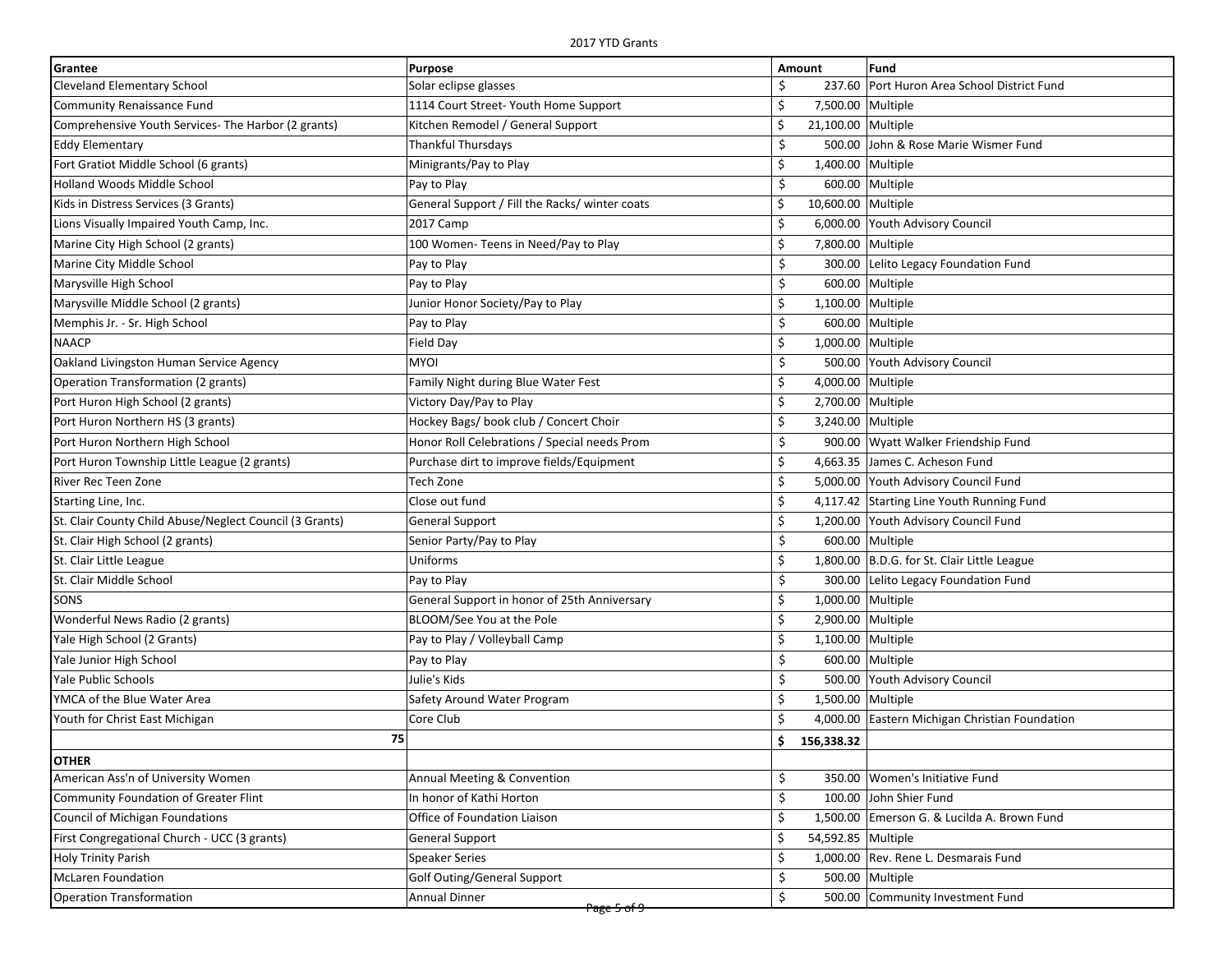| Grantee                                                    | Purpose                                                         | Amount                  | Fund                                        |
|------------------------------------------------------------|-----------------------------------------------------------------|-------------------------|---------------------------------------------|
| Yale United Methodist Church                               | Haiti Mission Trip                                              | 1,000.00                | Eastern Michigan Christian Foundation       |
| Youth for Christ East Michigan                             | <b>Dessert Fundraiser</b>                                       | \$<br>500.00            | Community Investment Fund                   |
| 11                                                         |                                                                 | \$.<br>60,042.85        |                                             |
|                                                            |                                                                 |                         |                                             |
|                                                            |                                                                 |                         |                                             |
| <b>Total Grants</b>                                        | <b>Total Grants</b>                                             | \$2,773,551.61          |                                             |
| 453                                                        |                                                                 |                         |                                             |
|                                                            | General Ledger Balance # 50000 & 50500                          | \$2,753,573.73          |                                             |
|                                                            | scholarship and grants refund                                   | \$<br>19,977.88         |                                             |
|                                                            | <b>Grant Net Total YTD</b>                                      | \$2,773,551.61          |                                             |
|                                                            | Difference                                                      | \$                      |                                             |
|                                                            |                                                                 |                         |                                             |
|                                                            |                                                                 |                         |                                             |
| <b>Executive Level Grants (included in above)</b>          |                                                                 |                         |                                             |
| Algonac- Clay Community Fund (Interfund)                   | <b>Grantable Funds</b>                                          | \$                      | 832.00 Emerson G. & Lucilda A. Brown Fund   |
| Algonac-Clay Township Historical Society                   | Maritime Museum                                                 | \$                      | 500.00 Burman J. Misenar Fund               |
| Blue Water Area Chamber of Commerce                        | Support for 30 nonprofits to attend the Dave Egner presentation | \$                      | 750.00 Emerson G. & Lucilda A. Brown Fund   |
| <b>Blue Water Area Rescue Mission</b>                      | General Support in honor of Anniversary Dinner                  | \$<br>500.00            | Emerson G. & Lucilda A. Brown Fund          |
| Blue Water Center for Independent Living                   | <b>General Support</b>                                          | \$<br>500.00            | Community Investment Fund                   |
| <b>Blue Water Habitat for Humanity</b>                     | Annual Gala Support                                             | \$<br>500.00            | Community Investment Fund                   |
| City of Port Huron                                         | <b>Outdoor Chess Set</b>                                        | \$<br>500.00            | John Shier Fund                             |
| Community Foundation of Greater Flint                      | In honor of Kathi Horton                                        | \$<br>100.00            | John Shier Fund                             |
| Community Renaissance Fund                                 | Music in the Park                                               | \$<br>338.00            | John & Rose Marie Wismer Fund               |
| Council of Michigan Foundations                            | Office of Foundation Liaison                                    | \$                      | 1,500.00 Emerson G. & Lucilda A. Brown Fund |
| Downtown Development Authority                             | Demons Film Festival                                            | \$<br>500.00            | John & Rose Marie Wismer Fund               |
| Fraternal Order of Police Lodge #129                       | Christmas with a Cop                                            | \$<br>500.00            | Community Investment Fund                   |
| <b>Hunter Hospitality House</b>                            | General Support in honor of Hope Blooms                         | \$<br>600.00            | Emerson G. & Lucilda A. Brown Fund          |
| <b>Hunter Hospitality House</b>                            | General Support - Thankful Thursdays                            | \$<br>500.00            | John & Rose Marie Wismer Fund               |
| <b>Hunter Hospitality House</b>                            | General Support - Thankful Thursdays                            | \$<br>5,000.00          | John & Rose Marie Wismer Fund               |
| Kids in Distress Services                                  | Open House Support                                              | \$<br>500.00            | Community Investment Fund                   |
| Lake Huron Foundation- Peoples Clinic for Better Health    | Vineyards of the World Support                                  | \$<br>500.00            | Emerson G. & Lucilda A. Brown Fund          |
| <b>McLaren Foundation</b>                                  | Golf Outing/General Support                                     | \$                      | 500.00 Multiple                             |
| <b>NAACP</b>                                               | Field Day                                                       | \$<br>1,000.00 Multiple |                                             |
| National Association for the Advancement of Colored People | 58th Annual Freedom Banquet                                     | \$                      | 200.00 John & Rose Marie Wismer Fund        |
| New Life Christian Academy                                 | General Support in honor of the benefit banquet                 | →                       | 250.00 Emerson G. & Lucilda A. Brown Fund   |
| <b>Operation Transformation</b>                            | Annual Dinner                                                   | \$<br>500.00            | Community Investment Fund                   |
| <b>Operation Transformation</b>                            | Annual Dinner                                                   | \$<br>500.00            | Community Investment Fund                   |
| Pledge to Plan, Inc.                                       | Discerned Giving Workshop                                       | \$<br>100.00            | John Shier Fund                             |
| Port Huron High School                                     | <b>AP Seminar Showcase</b>                                      | \$<br>150.00            | Burman J. Misenar Fund                      |
| Port Huron High School                                     | Student Bus tickets                                             | \$                      | 300.00 Community Investment Fund            |
| Port Huron Museum                                          | JCA Maritime Wing Improvements                                  | \$                      | 1,688.00 Burnam J. Misenar Fund             |
| Port Huron Township Little League                          | Equipment                                                       | Ŝ.                      | 463.35 Burman J. Misenar Fund               |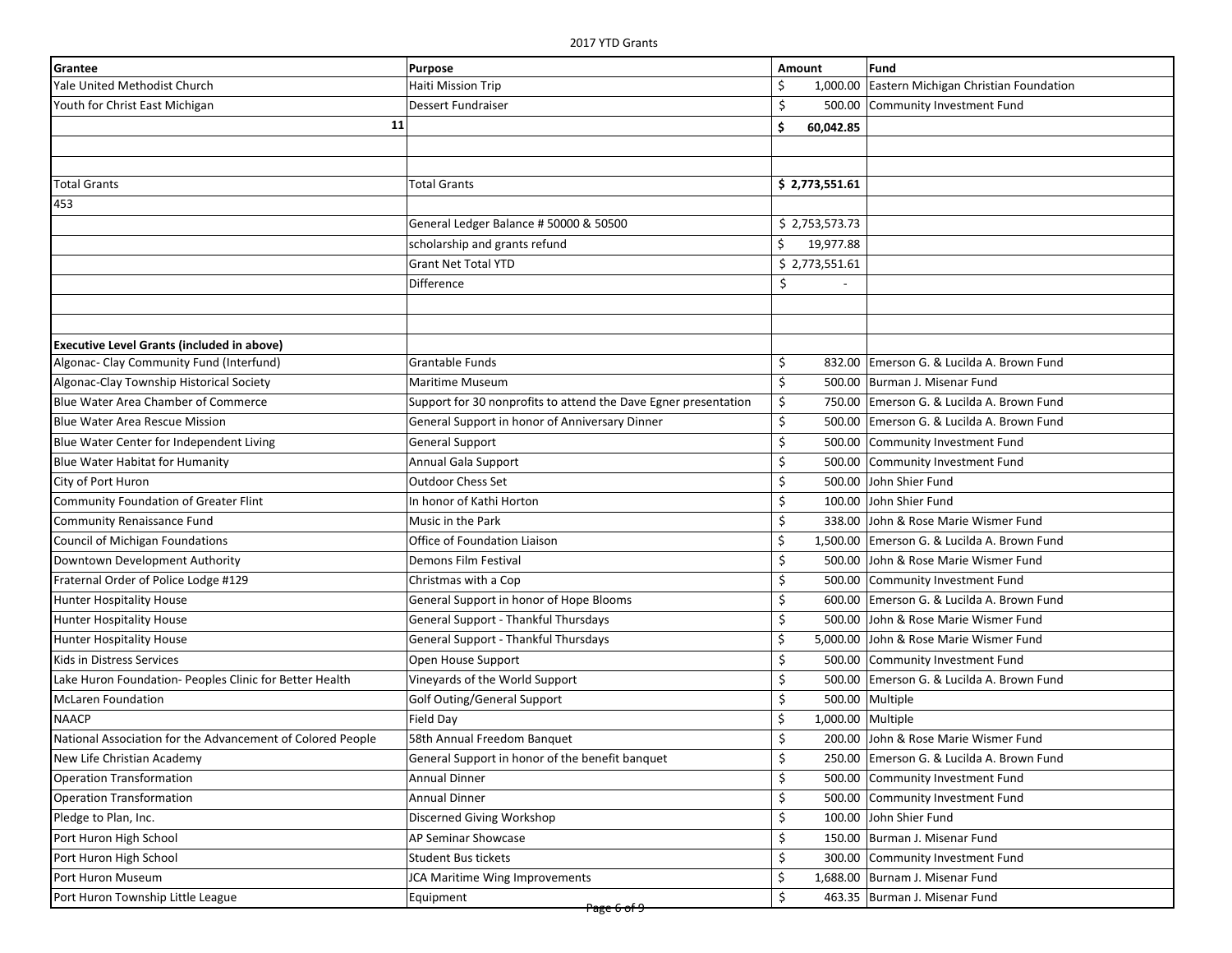| Grantee                                                | Purpose                                                                  | Amount                    | Fund                                                        |
|--------------------------------------------------------|--------------------------------------------------------------------------|---------------------------|-------------------------------------------------------------|
| SONS                                                   | General Support in honor of 25th Anniversary                             | Ś<br>1,000.00 Multiple    |                                                             |
| St. Clair County RESA                                  | Imagination Library - Thankful Thursdays                                 | \$                        | 500.00 John & Rose Marie Wismer Fund                        |
| St. Clair High School Tennis Court Project (Interfund) | <b>Tennis Courts</b>                                                     | Ś                         | 500.00 Burman J. Misenar Fund                               |
| Visiting Nurse Association & Blue Water Hospice        | Memorial gift - Jean Emeigh                                              | \$                        | 250.00 John & Rose Marie Wismer Fund                        |
| Visiting Nurse Association & Blue Water Hospice        | Hospice Home Support - Staff grant Karen Lee                             | Ś                         | 500.00 John & Rose Marie Wismer Fund                        |
| YMCA of the Blue Water Area                            | Safety Around Water Program                                              | \$                        | 750.00 Burman J. Misenar Fund                               |
| YMCA of the Blue Water Area                            | Night of Champions                                                       | \$                        | 500.00 Community Investment Fund                            |
| YMCA of the Blue Water Area                            | General Support - Thankful Thursdays                                     | \$                        | 500.00 John & Rose Marie Wismer Fund                        |
| Youth for Christ East Michigan                         | Dessert Fundraiser                                                       | \$                        | 500.00 Community Investment Fund                            |
| Youth for Christ East Michigan                         | <b>Dessert Fundraiser</b>                                                | \$                        | 500.00 Community Investment Fund                            |
| The Harbor                                             | General Support - Youth Home                                             | Ś                         | 1,100.00 Community Investment Fund                          |
| <b>Eddy Elementary</b>                                 | Thankful Thursdays - Eddy Elementary PTO                                 | \$<br>500.00              | John & Rose Marie Wismer Fund                               |
| <b>Riverview East High School</b>                      | Art Programs of Jason Stier                                              | \$                        | 925.74 Community Investment Fund                            |
| Yale High School                                       | 5th/6th Grade Volleyball Camp                                            | \$                        | 500.00 John & Rose Marie Wismer Fund                        |
| Riverview East High School                             | Art Programs of Jason Stier                                              | Ś.                        | 74.26 John & Rose Marie Wismer Fund                         |
| Downriver Helping Hands                                | <b>General Support</b>                                                   | Ś                         | 750.00 Francis P. Willson Fund                              |
| Algonac High School                                    | General Support of the Cross Country Team                                | \$<br>500.00              | Community Investment Fund                                   |
| St. Clair County Child Abuse/Neglect Council           | General Support                                                          | \$                        | 55.28   Francis P. Willson Fund                             |
| St. Clair County Child Abuse/Neglect Council           | <b>General Support</b>                                                   | Ś                         | 444.72 John & Rose Marie Wismer Fund                        |
|                                                        |                                                                          | Ś<br>30,121.35            |                                                             |
|                                                        |                                                                          |                           |                                                             |
| <b>Interfund Grants</b>                                |                                                                          |                           |                                                             |
| Algonac/Clay Community Fund                            | Grantable Funds                                                          | Ś                         | 832.00 Emerson G. & Lucilda A. Brown Fund                   |
| Fort Gratiot Light Station Fund                        | Sandfest                                                                 | Ś                         | 6,000.00 Walter K. Brooks Memorial Fund                     |
| Fort Gratiot Light Station Fund (2 Grants)             | Lighthouse Repairs                                                       | \$                        | 8,910.00 Catherine Houghton Fund                            |
| Friday Food For Kids Program - Cleveland               | Friday Food                                                              | \$                        | 250.00 Thomas & Nancy Hunter Family Fund                    |
| Programs & Services Fund                               | Foundations on the Hill                                                  | \$                        | 921.46 James C. Acheson Fund II                             |
| Programs & Services Fund                               | <b>General Operating Support</b>                                         | Ś                         | 250.00 Sushma & Ramesh Reddy Family Fund                    |
| Programs & Services Fund                               | Conference Room Blinds                                                   | Ś                         | 1,995.00 James C. Acheson Fund II                           |
| St. Clair County Reverse Scholarship Fund (3 grants)   | Reverse Scholarship awards 2017                                          | 50,000.00 Multiple<br>\$  |                                                             |
| SandFest Event                                         | Sandfest 2017                                                            | Ś                         | 3,000.00 Catherine Houghton Fund                            |
| St. Clair High School Tennis Court Project             | SCHS Tennis Courts 2017                                                  | \$<br>600,500.00 Multiple |                                                             |
| <b>Woodland Developmental Center</b>                   | Friday Food                                                              | Ś                         | 2,400.00 Youth Advisory Council                             |
| Complete Your Degree Fund                              | Complete Your Degree 2017                                                | Ś.                        | 61,504.00 Alexander & Celestine Lamere Fund                 |
| Complete Your Degree Fund                              | Complete Your Degree 2017                                                | -Ş                        | 42,099.54 Douglas & Elda Webb Scholarship Fund              |
| Wladimir E. and Linda J. Boldyreff Fund                | Mgmt-directed Refund of 2016 Fund Mgmt Fees ---since that year           | \$                        | 119.22 Programs & Services Fund                             |
| Programs & Services Fund                               | 500 Water Street Courtyard Repairs                                       | \$                        | 2,300.00 Community Investment Fund                          |
| Complete Your Degree Program Fund                      | Complete Your Degree                                                     | \$                        | 6,150.00 Bert D. & Rose E. Wright Memorial Scholarship Fund |
| Complete Your Degree Program Fund                      | Complete Your Degree                                                     | \$                        | 28,000.00 Catherine Houghton Fund                           |
| Complete Your Degree Program Fund                      | Complete Your Degree program                                             | Ś.                        | 28,000.00   Mino Kramer Fund                                |
| Fort Gratiot Light Station Fund                        | Keeper's Deluxe Building repair                                          | \$                        | 2,100.00 Mino Kramer Fund                                   |
| Fort Gratiot Light Station Fund                        | Transfer balance of funds, except \$50, from SandFest Event Fund to   \$ |                           | 46,605.97 SandFest Event                                    |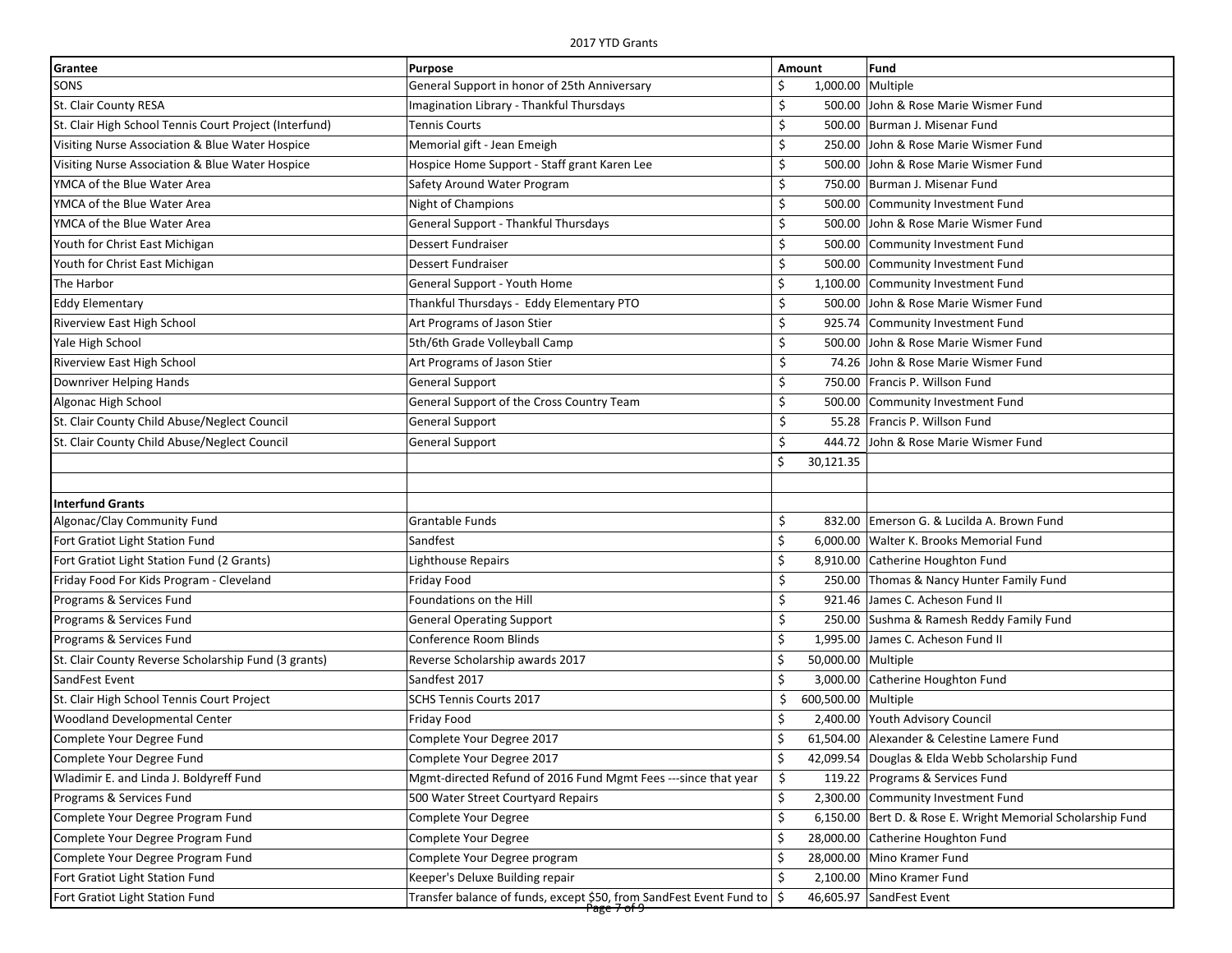| Grantee                                               | Purpose                                               | Amount                         | Fund                                                         |
|-------------------------------------------------------|-------------------------------------------------------|--------------------------------|--------------------------------------------------------------|
| Complete Your Degree Program Fund                     | Complete Your Degree (Weglarz)                        | Ŝ                              | 2,000.00 Little Brothers, Little Sisters of St. Clair County |
| Complete Your Degree Program Fund                     | Complete Your Degree (Weglarz)                        | \$                             | 2,500.00 Beth Linscheid Duff Memorial Scholarship Fund       |
| St. Clair County Bar Mock Trial Fund                  | <b>Endowment Fund Support - Matching Funds</b>        | \$                             | 2,500.00 Nasr Family Fund                                    |
| Programs & Services Fund                              | annual Administrative Grant budget for operations     | \$                             | 161,237.31 Acheson Community Foundation Fund                 |
| Fort Gratiot Light Station Fund                       | Keeper's Deluxe Building Repairs                      | \$                             | 2,800.00 Mino Kramer Fund                                    |
| Complete Your Degree Program Fund                     | Staff Support                                         | \$                             | 2,500.00 James C. Acheson Fund II                            |
| Women's Initiative Fund                               | <b>Endowment Contribution</b>                         | \$                             | 300.00 Sushma & Ramesh Reddy Family Fund                     |
| Complete Your Degree Program Fund                     | SC4 Scholarship Fund / Refund to go to CYD            | \$                             | 682.39 Marian Pollock Moore Fund                             |
| Friday Food For Kids Program - Cleveland              | Friday Food Backpack program for Cleveland Elementary | \$                             | 2,400.00 Niester Family Fund                                 |
| Complete Your Degree Program Fund                     | Sherry Graham CYD scholarship                         | \$                             | 4,000.00 Charles Myron & Betty Gossman Veterans Fund         |
| St. Clair County Come Home (Reverse) Scholarship Fund | Come Home Award                                       | \$                             | 3,000.00 Nyeste-Regling Scholarship Fund                     |
| Friday Food For Kids Program - Algonquin              | <b>MHEF Funds</b>                                     | \$                             | 2,929.27 Community Investment Fund                           |
| St. Clair County Come Home (Reverse) Scholarship Fund | Come Home Award - Medical Field                       | \$                             | 10,000.00 James Wilhelm Memorial Scholarship Fund            |
| Wyatt Walker Friendship Fund                          | Gary Warwick memorial gifts                           | Ś                              | 2,545.00 Community Investment Fund                           |
|                                                       | <b>Total Interfund Grants</b>                         | \$1,091,331.16                 |                                                              |
|                                                       |                                                       |                                |                                                              |
|                                                       | General Ledger Balance # 51000                        | \$1,091,331.16                 |                                                              |
|                                                       |                                                       |                                |                                                              |
|                                                       | <b>Difference</b>                                     | \$<br>$\overline{\phantom{a}}$ |                                                              |
|                                                       |                                                       |                                |                                                              |
|                                                       |                                                       |                                |                                                              |
| <b>Denied Grants</b>                                  |                                                       |                                |                                                              |
| Algonac-Clay Township Historical Society              | <b>Building Improvements</b>                          | \$<br>3,825.00                 |                                                              |
| Blue Water Center for Independent Living              | Tandem Bicycle                                        | \$<br>1,500.00                 |                                                              |
| Blue Water Festival, Inc.                             | <b>Blue Water Fest</b>                                | \$<br>500.00                   |                                                              |
| <b>Blue Water Safe Horizons</b>                       | Strategic Plan                                        | \$<br>9,483.00                 |                                                              |
| <b>Brockway Township</b>                              | Fitness Park                                          | \$<br>10,000.00                |                                                              |
| <b>Capac Community Schools</b>                        | <b>CVEP Field Trips</b>                               | \$<br>1,220.00                 |                                                              |
| Capac Warriors Football and Cheer                     | 2017 Season Support                                   | \$<br>6,924.00                 |                                                              |
| City of Marine City - Recreation Department           | <b>Recreation Program Supplies</b>                    | \$<br>5,200.00                 |                                                              |
| City of Marysville                                    | Fire Rescue Vehicle                                   | \$<br>5,000.00                 |                                                              |
| City of Port Huron - Recreation Department            | Skatepark Upgrade                                     | \$<br>20,000.00                |                                                              |
| City of Port Huron - Recreation Department            | <b>PACS POP</b>                                       | \$<br>10,000.00                |                                                              |
| City of Port Huron - Recreation Department            | Knox Park Splashpad Amenities                         | Ś.<br>40,000.00                |                                                              |
| City of Port Huron - Recreation Department            | ADA Accessibility and Tricycle Track                  | \$<br>20,000.00                |                                                              |
| Diverse Unity Outreach Center                         | DOC Repair & Remodel                                  | \$<br>15,000.00                |                                                              |
| East China Charter Township                           | Recor Road Baseball Field Improvements                | \$<br>9,000.00                 |                                                              |
| First Congregational Church - UCC                     | <b>Restroom Renovation</b>                            | \$<br>25,000.00                |                                                              |
| Fort Gratiot Middle School                            | Bingo with the Elderly                                | \$<br>200.00                   |                                                              |
| Fort Gratiot Middle School                            | <b>Cleaning Up our Parks</b>                          | \$<br>200.00                   |                                                              |
| Fort Gratiot Middle School                            | Preparing 5th Graders                                 | \$<br>200.00                   |                                                              |
| <b>Goodwill Industries</b>                            | School to Work Program                                | \$<br>12,500.00                |                                                              |